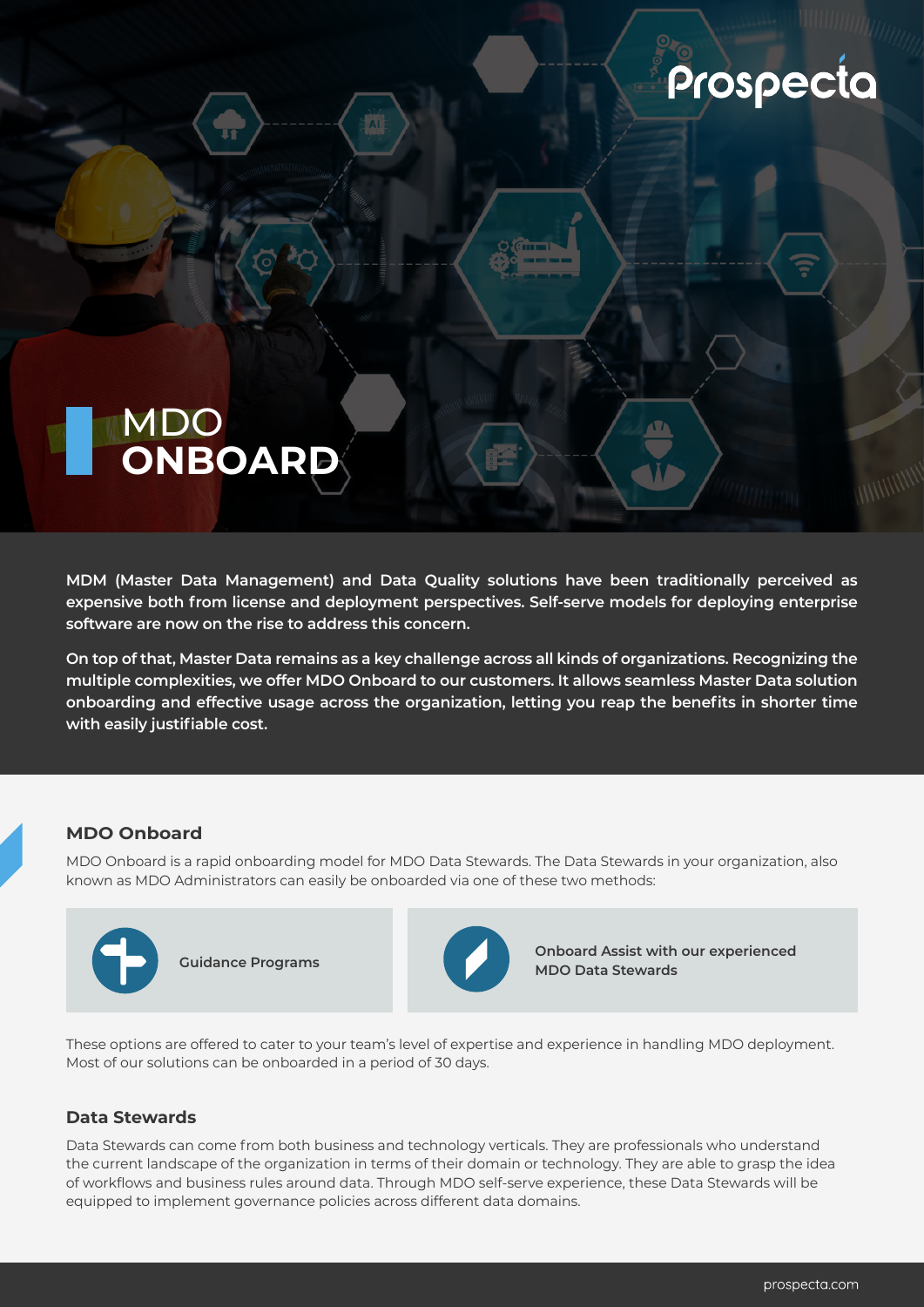

#### **Key Areas and Availability**

Below are the key areas and availability of solutions using MDO Onboard. All of these solutions come with best practices, data models, business rules, workflows, as well as integration to systems like SAP, where applicable.

| <b>Currently Available</b>                                                                                                                                                             | H1 2022                                                                                                                                  | H <sub>2</sub> 2022                                        |  |  |  |
|----------------------------------------------------------------------------------------------------------------------------------------------------------------------------------------|------------------------------------------------------------------------------------------------------------------------------------------|------------------------------------------------------------|--|--|--|
| <b>SAP BUSINESS SYSTEMS AND DOMAINS</b>                                                                                                                                                |                                                                                                                                          |                                                            |  |  |  |
| MDO MDM & Data Quality for SAP<br>ш.<br>Supply Chain<br>n Includes Spares, Suppliers, Assets<br>MDO MDM for SAP<br>п.<br><b>D</b> Materials<br><b>D</b> Vendors<br>Customers<br>$\Box$ | • MDO DIW for SAP – Data Quality and<br>Remediation for SAP Data<br>■ MDO MDM for SAP<br>Finance<br>$\Box$                               |                                                            |  |  |  |
|                                                                                                                                                                                        | <b>OTHER BUSINESS SYSTEMS AND DOMAINS</b>                                                                                                |                                                            |  |  |  |
|                                                                                                                                                                                        | • MDO DIW for Salesforce – Data Quality<br>& Remediation for Salesforce Data<br>• MDO Spares for Oracle and Maximo<br>MDO Spares for IFS | • MDO Assets for Oracle and Maximo<br>• MDO MDM for Oracle |  |  |  |
|                                                                                                                                                                                        | PLATFORM - MDM AND DATA QUALITY                                                                                                          |                                                            |  |  |  |
|                                                                                                                                                                                        | • MDO 360 – Customers, Vendors and<br>Products<br>• MDO DIW Platform for data quality                                                    | • MDO multi domain MDM Platform                            |  |  |  |

### **Approach**

It's highly recommended that MDO Onboard starts on a particular domain or an area that is important to the business. Our multi-domain pre-configured solutions with built-in integration help to accelerate the onboarding process. With the awareness that any pre-configured solution will have gaps, our Guidance Programs and Onboard Assist will help to address them, ultimately ensuring that the solution meets your expectations and policies.

#### **Guidance Programs**

Our Guidance Programs for Onboarding gives your Data Stewards access to our MDO Training Academy. It contains self-learning, self-paced courses for various solution areas under MDO Onboard. Our Data Stewards are also available during the onboarding process and during the active usage of the tool. DIW, the data quality solution is only offered using the Guidance Programs.

MDO One is the go-to place to access all the Guidance information.



### **Onboard Assist**

Onboard Assist is a fixed fee program where you can tap into our Data Stewards' expertise to perform the necessary onboarding tasks.

Our Data Stewards will work hand in hand with your Data Stewards using tried-and-true, prescribed steps. This paid model has been proven as cost effective. You also have the option to use the traditional Explore to Run Enterprise Deployment Models, run by our service partners.

Once onboarded, your Data Stewards will be proficient to further implement the solution across domains and departments. The fixed fee program allows customizations with defined scope.

The program is conducted remotely, and ASANA and Microsoft Teams are used for collaboration.